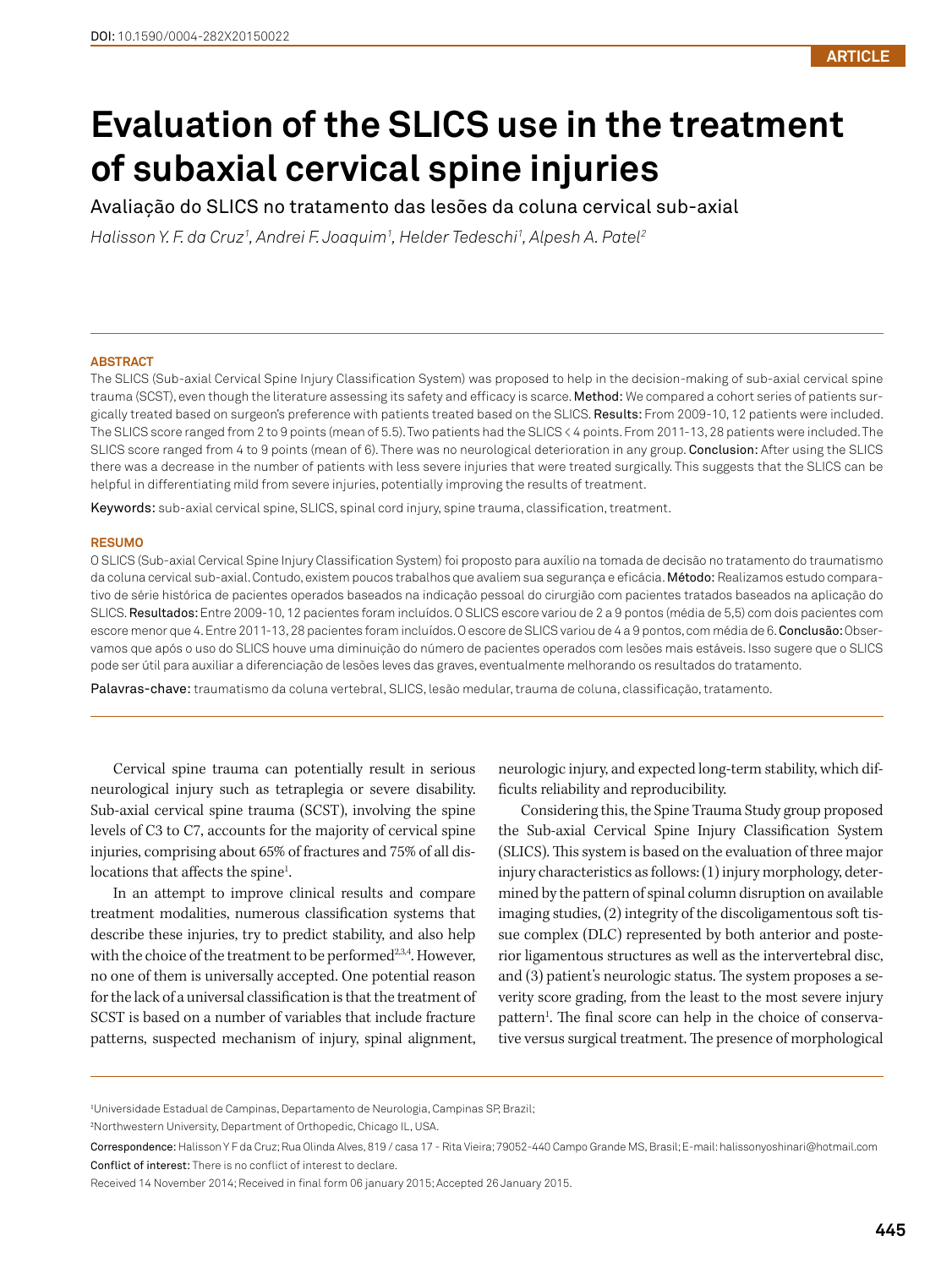abnormalities is scored as: 0- no abnormality, 1- compression, 2- burst fractures, 3- distraction, and 4- translation or rotation. The components of the DLC include the intervertebral disc, anterior and posterior longitudinal ligaments, interspinous ligaments, facet capsules, and ligamentum flavum. The integrity of these soft tissue constraints is directly proportional to spinal stability and is scored as 0- for intact, 1- for indeterminate and 2- with disruption. Neurologic injury is the third component of the SLIC system and is inherently an important indicator of the severity of spinal column injury and may be the single most influential predictor of treatment. Patients neurologically intact receive 0- point, 1- for cervical root injury, 2- for complete neurological deficit, and the presence of an incomplete neurologic injury receives the highest point score of 3. In the presence of ongoing root or cord compression the authors proposed an additional 1 point. Additionally, confounding factors can influence the treatment decision including medical comorbidities, presence of ankylosing spondylitis, diffuse idiopathic hyperostosis, osteoporosis, previous surgery, and degenerative disease<sup>1</sup>. The SLICS score is presented in Table 1.

Surgical *versus* non-surgical treatment is suggested by a threshold value of the SLICS score. If the total score is < 4 (1 to 3), non-operative treatment is recommended. If the total is ≥ 5, operative treatment is recommended. This treatment may consist of realignment, neurological decompression (when indicated), and stabilization. Cases with a total score of 4 may be treated either operatively or non-operatively based upon surgeon and patient preferences.

Based on the potential benefits of the score, the purpose of this study is to evaluate the impact of SLICS in patients treated surgically for SCST.

Table 1. The Subaxial Cervical Spine Injury Classification System.

| Morphology                                                                                                         | Points           |
|--------------------------------------------------------------------------------------------------------------------|------------------|
| No abnormality                                                                                                     | O                |
| Compression                                                                                                        | 1                |
| Burst                                                                                                              | 2                |
| Distraction (e.g., facet perch, hyperextension)                                                                    | 3                |
| Rotation/translation (e.g., facet dislocation, unstable<br>teardrop or advanced staged flexion compression injury) | 4                |
| Discoligamentous complex (DLC)                                                                                     |                  |
| Intact                                                                                                             | $\left( \right)$ |
| Indeterminate (e.g., isolated interspinous widening,<br>MRI signal change only)                                    |                  |
| Disrupted (e.g., widening of the disc space, facet<br>perch, or dislocation)                                       | 2                |
| Neurological status                                                                                                |                  |
| Intact                                                                                                             | $\left( \right)$ |
| Root injury                                                                                                        | 1                |
| Complete cord injury                                                                                               | 2                |
| Incomplete cord injury                                                                                             | 3                |
| Continuous cord compression in setting of neuro<br>deficit ("neuromodifier")                                       | $+1$             |
|                                                                                                                    |                  |

MRI: Magnetic resonance imaging.

#### **METHOD**

The spine trauma database at the University of Campinas, Campinas-SP, Brazil was used. The institution is a tertiary trauma center. There were two group of patients:

**Group 1:** From 2009 to 10, these patients were treated according to the treating surgeon's preference, based on personal decisions for conservative versus surgical treatment but not guided by the SLICS score. The SLICS was applied retrospectively on this group;

**Group 2:** From 2011-13, the SLICS was used to guide the treatment (patients with four or more points were referred to surgical treatment).

## *Inclusion criteria*

Patient's age (> 17), presence of sub-axial cervical injury treated surgically (main level of trauma from C3 to C7), and complete radiological and clinical data for retrospective application of the SLICS. The medical records and radiological data were considered adequate for retrospective application of the SLIC when the three injury characteristics of the SLIC could be scored properly, with a CT scan or a CT and MRI.

#### *Exclusion criteria*

Incomplete radiographic or clinical data, pathological fractures (infection, cancer), isolated upper cervical trauma (occiput to C2), isolated transverse process or spinous process fractures, chronic or age determinate fractures, isolate MRI findings, and severe systemic trauma with death prior to surgical treatment.

#### *Demographic data included*

Age, gender, injury characteristics and treatment details were recorded, including trauma ethiology, fracture level (in segmental trauma we considered the upper vertebra as the level of injury), neurological status, surgical approach and complications. Follow-up included clinical assessment of the neurological status, at least one post-operatory CT scan with reconstruction to check instrumentation and serial plain radiographs at 1, 3, 6 months and them anually.

The SLICS from 2009 to 10 was scored retrospectively based on clinical and radiological data reviewed by two authors (HYFC and AFJ). From 2011-13, the SLICS was applied by AFJ.

Neurological status was scored according to the American Spinal Injury Association (ASIA) Impairment Scale (AIS) in: complete neurological deficit (AIS A), incomplete (AIS B, C or D), or intact  $(AIS E)^5$ . .

Confounding factors (e.g., ankylosing spondylitis, diffuse idiopathic hyperostosis, osteoporosis, previous surgery, and degenerative disease) were noted if present.

Outcomes of treatment during follow-up, the approach used, as well as, complications directed related to the surgical procedure (neurological deficit and surgical complications) were recorded. Institutional ethical committee approval was obtained prior to initiation of the study (129/2011).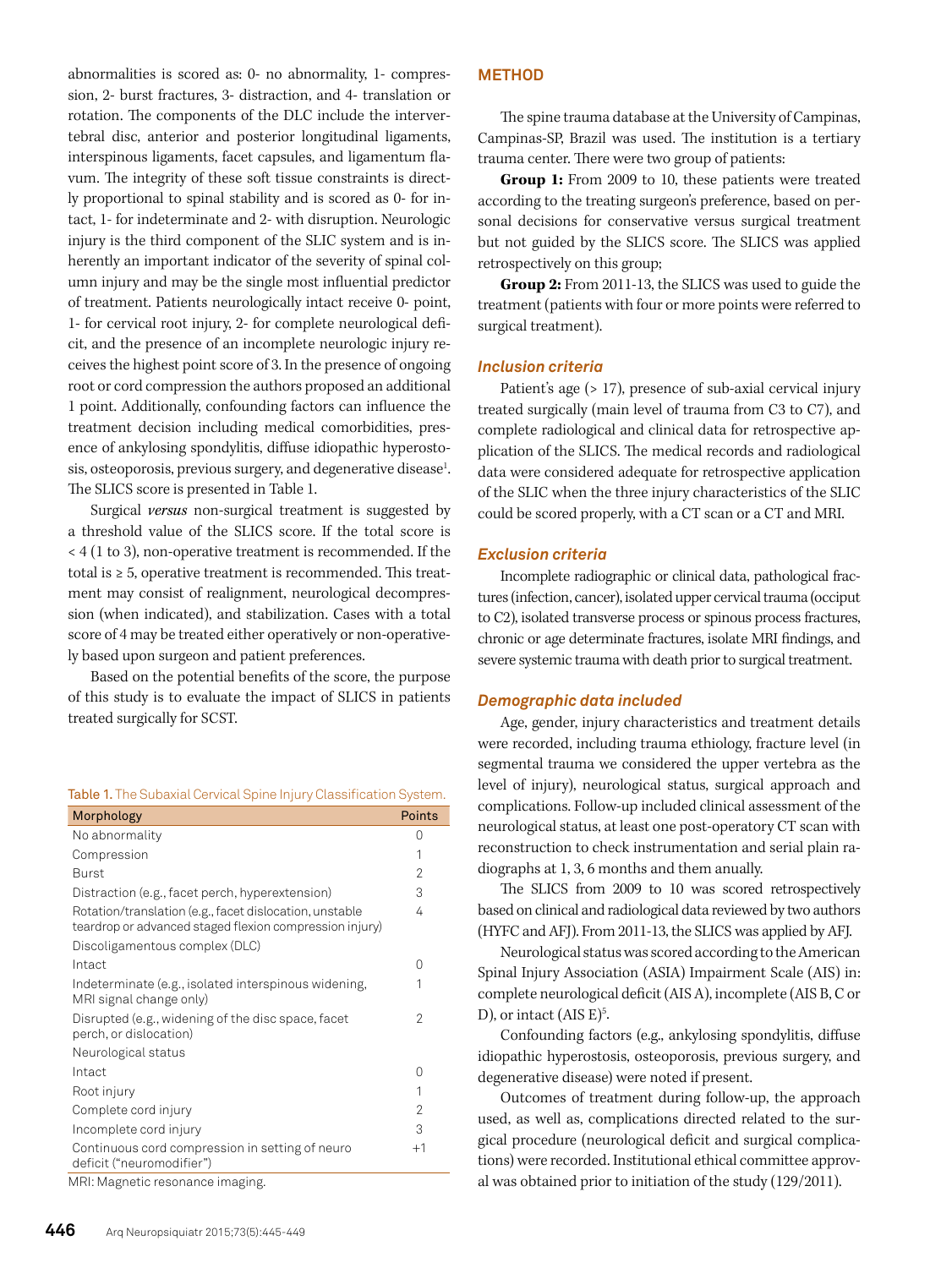A total of 12 patients were surgically treated and had total radiological and clinical data for inclusion on this study from 2009-10. From 2011-13, twenty eight patients were treated surgically based on the SLIC score and were included.

## **Surgical group 2009-2010 – (12 patients)**

From a total of 21 operated patients from 2009-10, only 12 cases surgically treated were included because considering our inclusion criteria. Nine (75%) were male and 3 (25%) were female. Table 2 summarizes the results of this group.

The follow up ranged from 1.8 to 65.5 months (mean of 24.5). Patient's age ranged from 17 to 60 years (mean 29.5).

Regarding the level of injury, one patient (8.3%) had injury at C4, 4 (33.3%) at C5, 5 (41.6%) at C6, 2 (16.6%) at C7 and no one at C3. In two patients the trauma was caused by motor vehicle rollover and in one case by a motorcycle accident. Another two patients had falls from heights, four patients were hit by cars and three had dived into shallow water.

Preoperatively, 5 patients (41.6%) were AIS E, 1 (8.3%) AIS D, 1 (8.3%) AIS C, 1 (8.3%) AIS B and 4 (33.3%) AIS A. No patients had neurological worsening. At the final follow up, two patients (28.5% of the patients with neurological deficits) improved the AIS status (AIS B to C and B to D).

The SLICS score in this group ranged from 2 to 9 points (mean of 5.5, median of 5.75 and SD  $\pm$  2.05). Two patients (16.6%) with a SLICS of less than 4 points were operated, one with SLICS of 2 points (2 burst + 0 for DLC + 0 for neurological status) and other with a SLICS of 3 points (0 for morphology  $+$  0 for DLC  $+$  3 for incomplete neurologic injury - AIS D). Four patients (33.3%) had 5 points, two (16.6%) 6 points, one (8.3%) 7 points, two (16.6%) 8 points, and one (8,3%) had 9 points.

Six patients (50%) underwent an anterior approach and the other six (50%) underwent a posterior approach, with the objective of spinal realignment, stabilization and decompression. Combined approaches (anterior and posterior) were not used from 2009-10.

Complications included postoperative wound infection after instrumented posterior cervical fusion in 1 patient (neurologically intact) and one tracheoesophageal fistula requiring direct surgical repair of the esophagus. There were no deaths.

## **Surgical group 2011-2013 – (28 patients)**

Data from the 28 cases of cervical spine trauma treated surgically based on the SLICS score from 2011-2013 is presented in Table 3. Follow-up was obtained in all 28 patients, ranging from 0.1 to 24 months (mean of 6.1).

Patients' age ranged from 20 to 82 years (mean 41.5). Twenty-five (89.3%) were male and 3 (10.7%) were female.

Regarding the level of injury, 8 patients (28.6%) had the trauma at C3, 5 (17.9%) at C4, 7 (25%) at C5, 8 (28.6%) at C6 and no one at C7. The main cause of trauma was car

| Table 2. Summary of the 12 patients surgically treated from |  |  |
|-------------------------------------------------------------|--|--|
| 2009-2010.                                                  |  |  |

| N  | <b>Sex</b> | Age | Level          | <b>AIS</b> | <b>SLICS</b> | Complications             |
|----|------------|-----|----------------|------------|--------------|---------------------------|
| 1  | М          | 31  | C <sub>6</sub> | А          | 7            | Infection                 |
| 2  | М          | 38  | C5             | F          | 5            | No                        |
| 3  | М          | 53  | C4             | Ε          | 5            | <b>No</b>                 |
| 4  | F          | 28  | C <sub>6</sub> | F          | 5            | <b>No</b>                 |
| 5  | M          | 20  | C5             | B to C     | 8            | <b>No</b>                 |
| 6  | М          | 17  | C5             | B to D     | 8            | Tracheoesophageal fistula |
| 7  | F          | 43  | C5             | D          | 3            | No                        |
| 8  | М          | 23  | C <sub>6</sub> | Ε          | 2            | <b>No</b>                 |
| 9  | М          | 60  | C <sub>6</sub> | C          | 9            | No                        |
| 10 | М          | 43  | C7             | E          | 6            | <b>No</b>                 |
| 11 | F          | 21  | C7             | А          | 5            | <b>No</b>                 |
| 12 | М          | 22  | C <sub>6</sub> | А          | 6            | <b>No</b>                 |

#### Table 3. Summary of the 28 patients surgically treated from 2011-2013.

| N  | <b>Sex</b> | Age | Level          | <b>ASIA</b> | <b>SLICS</b> | Complication           |
|----|------------|-----|----------------|-------------|--------------|------------------------|
| 1  | M          | 26  | C <sub>3</sub> | A           | 7            | No                     |
| 2  | Μ          | 22  | C <sub>3</sub> | A           | 8            | No                     |
| 3  | F          | 48  | C <sub>6</sub> | E           | 5            | No                     |
| 4  | M          | 23  | C4             | E           | 5            | No                     |
| 5  | M          | 65  | C <sub>6</sub> | C           | 8            | No                     |
| 6  | M          | 40  | C <sub>5</sub> | E           | 6            | No                     |
| 7  | Μ          | 45  | C <sub>6</sub> | E           | 5            | <b>No</b>              |
| 8  | F          | 71  | C <sub>6</sub> | B to C      | 8            | No                     |
| 9  | F          | 48  | C <sub>6</sub> | Ε           | 7            | Infection              |
| 12 | Μ          | 65  | C <sub>6</sub> | С           | 6            | Deep venous thrombosis |
| 13 | M          | 46  | C <sub>5</sub> | E           | 5            | No                     |
| 14 | M          | 40  | C <sub>3</sub> | A           | 4            | No                     |
| 15 | М          | 82  | C <sub>5</sub> | B to C      | 9            | <b>No</b>              |
| 16 | M          | 29  | C <sub>5</sub> | D to E      | 5            | No                     |
| 17 | Μ          | 28  | C <sub>6</sub> | E           | 5            | No                     |
| 18 | Μ          | 23  | C4             | А           | 8            | Dural injury           |
| 19 | M          | 49  | C4             | Ε           | 6            | No                     |
| 20 | Μ          | 45  | C4             | E           | 7            | No                     |
| 21 | М          | 20  | C <sub>5</sub> | D           | 7            | <b>No</b>              |
| 22 | M          | 43  | C <sub>3</sub> | C to D      | 4            | No                     |
| 23 | M          | 56  | C <sub>5</sub> | E           | 7            | No                     |
| 24 | M          | 54  | C <sub>3</sub> | C to D      | 6            | No                     |
| 25 | M          | 32  | C4             | E           | 6            | No                     |
| 26 | M          | 40  | C <sub>3</sub> | D           | 5            | No                     |
| 27 | Μ          | 23  | C <sub>6</sub> | E           | 6            | No                     |
| 28 | M          | 51  | C <sub>3</sub> | C to D      | 5            | No                     |

accidents in twelve patients (42.9%), nine patients (32.1%) fell from heights, in three cases (10.7%) the cause was motorcycle accidents, two (7.15%) dove into shallow water and two (7.15%) had direct traumas.

Preoperatively, 12 patients (42.9%) were AIS E, 4 (14.3%) AIS D, 5 (17.9%) AIS C, 2 (7.15%) AIS B and 5 (17.9%) AIS A. No patients had neurological worsening.

At the final follow up, the AIS score was: 13 (46.64%) AIS E, 6 (21.4%) AIS D, 4 (14.3%) AIS C, and 5 (17.9%) AIS A.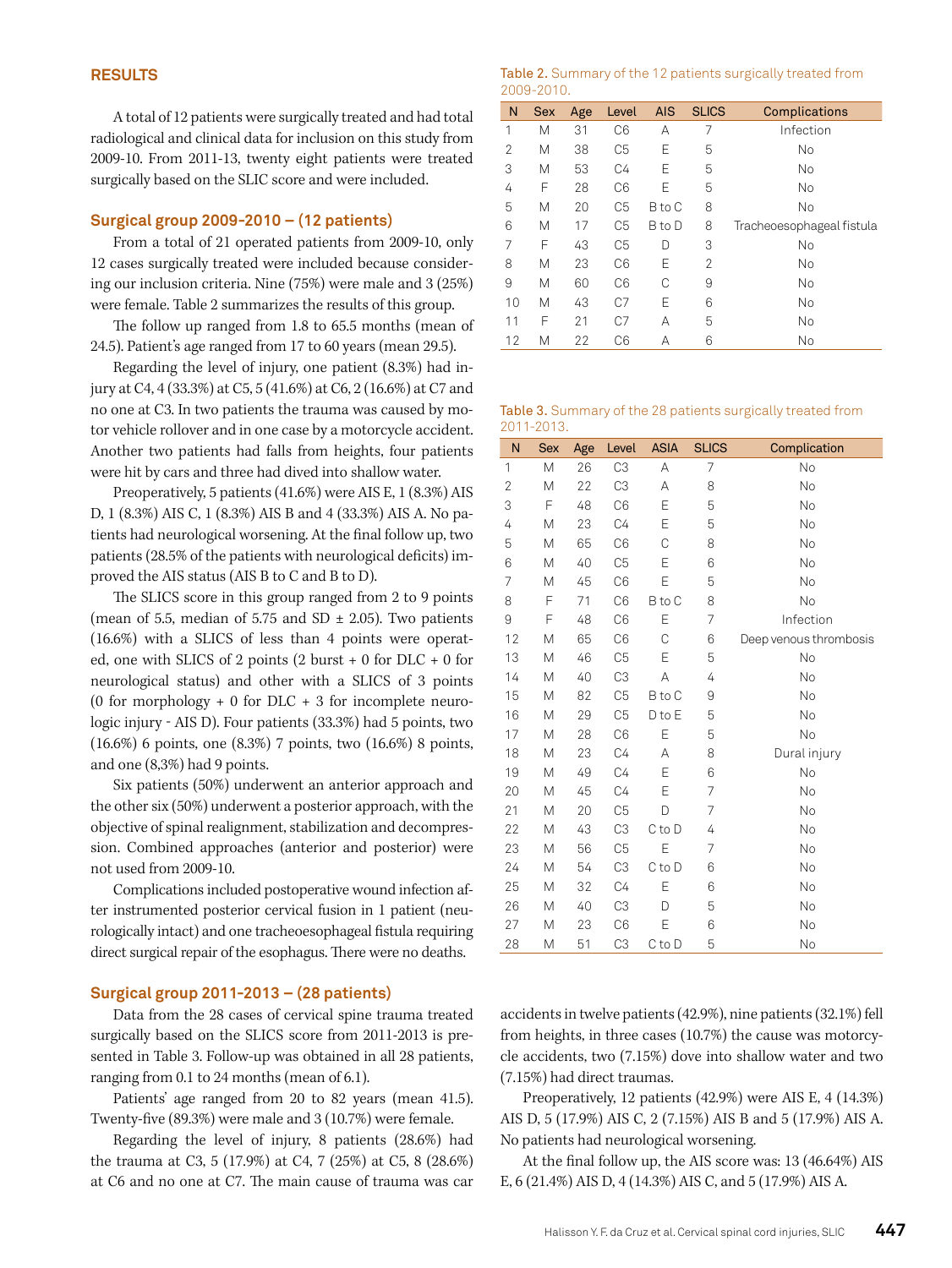A total of six out of eleven (54.5%) patients with incomplete neurological deficit (AIS B-C-D) improved their ASIA status during the follow-up (Table 3).

The SLICS score in this group ranged from 4 to 9 points (mean of 6, median of 6 and  $SD \pm 1.4$ ). The two patients with a SLICS of 4 points had a central cord syndrome without fractures or dislocations.

Twelve patients (42.9%) underwent an anterior approach, thirteen (46.4%) a posterior approach and three (10.7%) a combined approach. No preoperative traction was used in any case of this series.

Complications directed related with surgery in this group included one wound infection (posterior approach) requiring surgical debridement. One patient had a deep venous thrombosis prior to surgery and received an inferior vena cava filter and another patient the diagnosis of an intraoperative dural tear treated with fibrin glue and muscle graft.

## **DISCUSSION**

Despite the technological advances in surgical techniques for spinal instrumentation, classification of SCST remains largely descriptive, lacking standardization and usually correlates poorly with clinical outcomes<sup>1</sup>. .

Historically, one of the first comprehensive classification systems for spinal injuries was credited to Holdsworth<sup>2</sup>. His system was the first to emphasize the importance of the posterior ligamentous complex (PLC) in long term stability (noteworthy, the evaluation of the ligamentous complex is one of the three main categories evaluated by the SLICS).

In 1982, Allen et al.<sup>3</sup> subsequently proposed their mechanistic classification scheme for subaxial injuries, which was also based upon the findings of plain radiographs. A total of six main categories were defined by Allen: compressive flexion, vertical compression, distractive flexion, compressive extension, distractive extension, and lateral flexion. A potential and important limitation of the Allen's classification is considering only plain radiographs to interpret the mechanism of injuries, which can result in low reliability and poor clinical outcome relationship<sup>6</sup>. .

The AO Spine group also extrapolated their thoracolumbar system for cervical injuries, classifying them into three main groups: group A, with compression and burst fractures, group B with distractive injuries and group C, with rotational injuries. This system is widely adopted and can help surgeons in describing injuries, although it is criticized by not considering the role of the neurological status in the decision-making process<sup>7</sup>. .

The sub-axial injury classification system (SLICS) was developed by Vaccaro et al. to define a classification system for SCST that conveys information about injury patterns and severity as well as treatment considerations and prognosis, such as neurological status and the role of the ligamentous complex in long-term stability $1,8,9$ .

The SLICS had already demonstrated validity in previous studies: in a retrospective clinical study of patients with SCST treated, 14 patients were treated non-surgically (C), whereas 24 were treated surgically (S). In the C group, the SLIC score ranged from 0 to 5 points (mean 1.07; median 1). Just one patient had an SLIC score greater than 2 (7.1% of the patients). In the S group, the SLIC score ranged from 1 to 10 points (mean 5.6; median 6). Just 2 patients had an SLICS score smaller than 4 (both with 1 point each, 8.3% of the total group). All the other 22 (accounting for 91.6%) patients had an SLICS of 4 or more points. The SLIC score matched the treatment chosen (non surgical or surgical) with more than  $90\%$  of agreement between them<sup>10</sup>.

A prospective application of the SLICS in a consecutive series of 37 patients with SCST to define injuries and guide surgical decision is also reported. Patients with four or more points were surgically treated, whereas patients with less than 4 points were conservatively managed. Twenty-three patients were included in the non-surgical group: 14 (61%) of them with some follow-up at the original institution. Follow-up ranged from three to five months (mean of 4.42; median 4). The SLICS score ranged from 0 to 6 points (mean and median of 1). One patient with a SLICS of 6 points refused surgery $<sup>11</sup>$ .</sup>

In the surgical group: twenty-five patients were operated, follow-up after hospital discharge was obtained in 23 (92%) patients (range from one to 24 months, mean of 5.82 months). The SLICS score in the surgical group ranged from 4 to 9 points (mean and median of 7). No patients had neurological worsening. Eight out of 13 patients with incomplete deficits had some improvement in the ASIA score. In this study the SLICS system was identified as being safe and effective at preventing neurological deterioration and, in most patients, led to clinically relevant improvements in neurological function $11$ .

Although our study has some limitations, such as relative small sample and single center involved, we could observe a trend that, after the use of the SLICS, there were no patients operated with low injury score (group 2011-2013) compared with 2 of 12 patients (16.67%) treated with mild injuries (group 2009-10). This can suggest that SLICS may help surgeons with the standardization of care as well as with the choice of more unstable patterns for surgical treatment.

The SLICS is a comprehensive and useful tool to guide SCST treatment by spine surgeons. Larger prospective multicenter studies including conservative and surgically treated patients are necessary to access benefits in patient's outcome with its use.